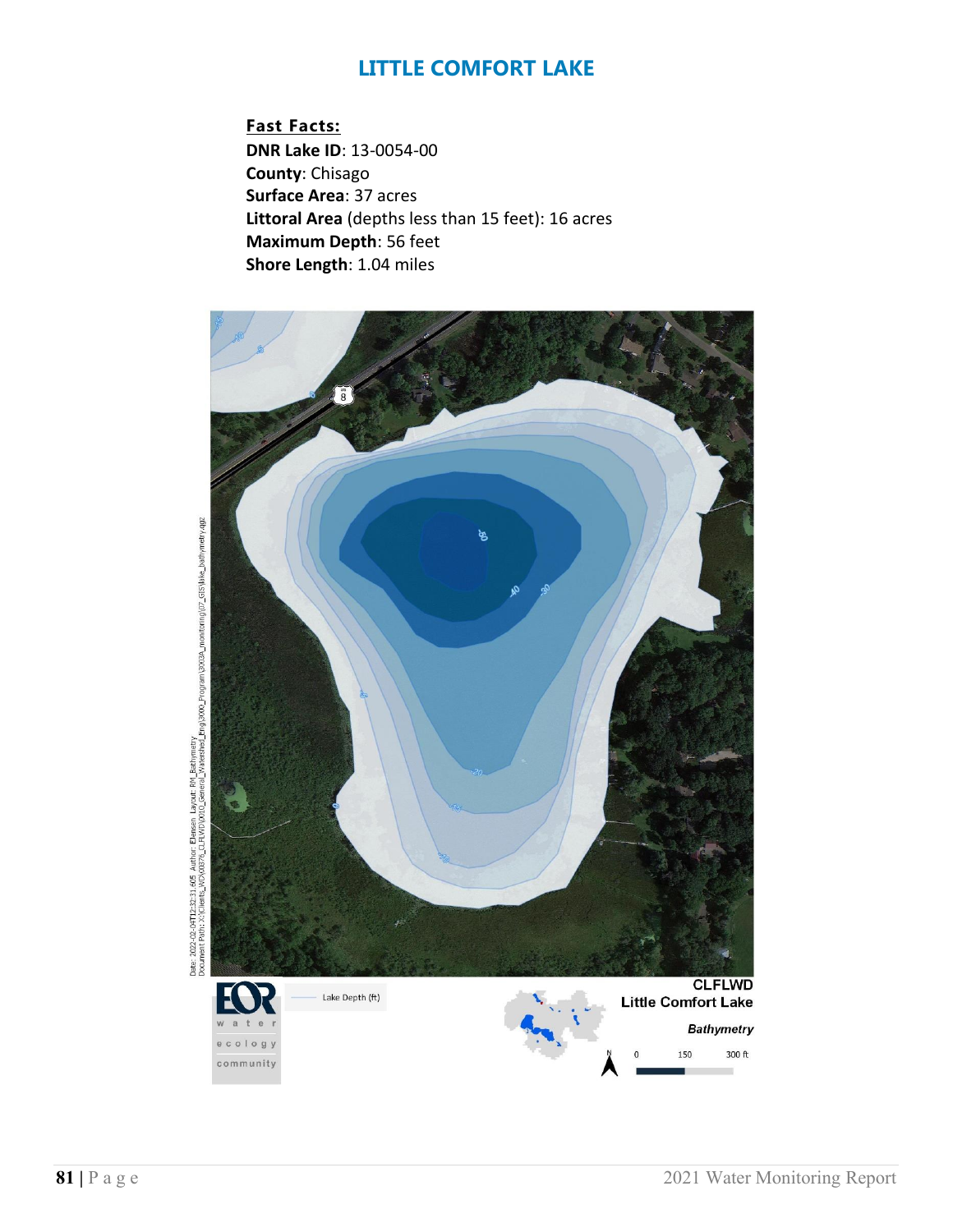### **2021 Surface Water Quality Summary**

#### **Nutrients:**

*June-Sept. Average Total Phosphorus (TP, µg/L)*

#### **42.7 µg/L**



**Algae:** *June-Sept. Average Chlorophyll-a (Chl-a, µg/L)*

#### **7.4 µg/L**



**Clarity:**  *June-Sept. Average Secchi Depth (Secchi, ft)*

**8.4 feet**





State standard are shown with a dashed red line. Phosphorus =  $40 \mu g/L$ , Chlorophyll-a =  $14$ µg/L, Secchi Depth = 4.6 feet. Sample points are shown in black dots. Points above the line are worse than the State standard. Points below the line are better than the State standard.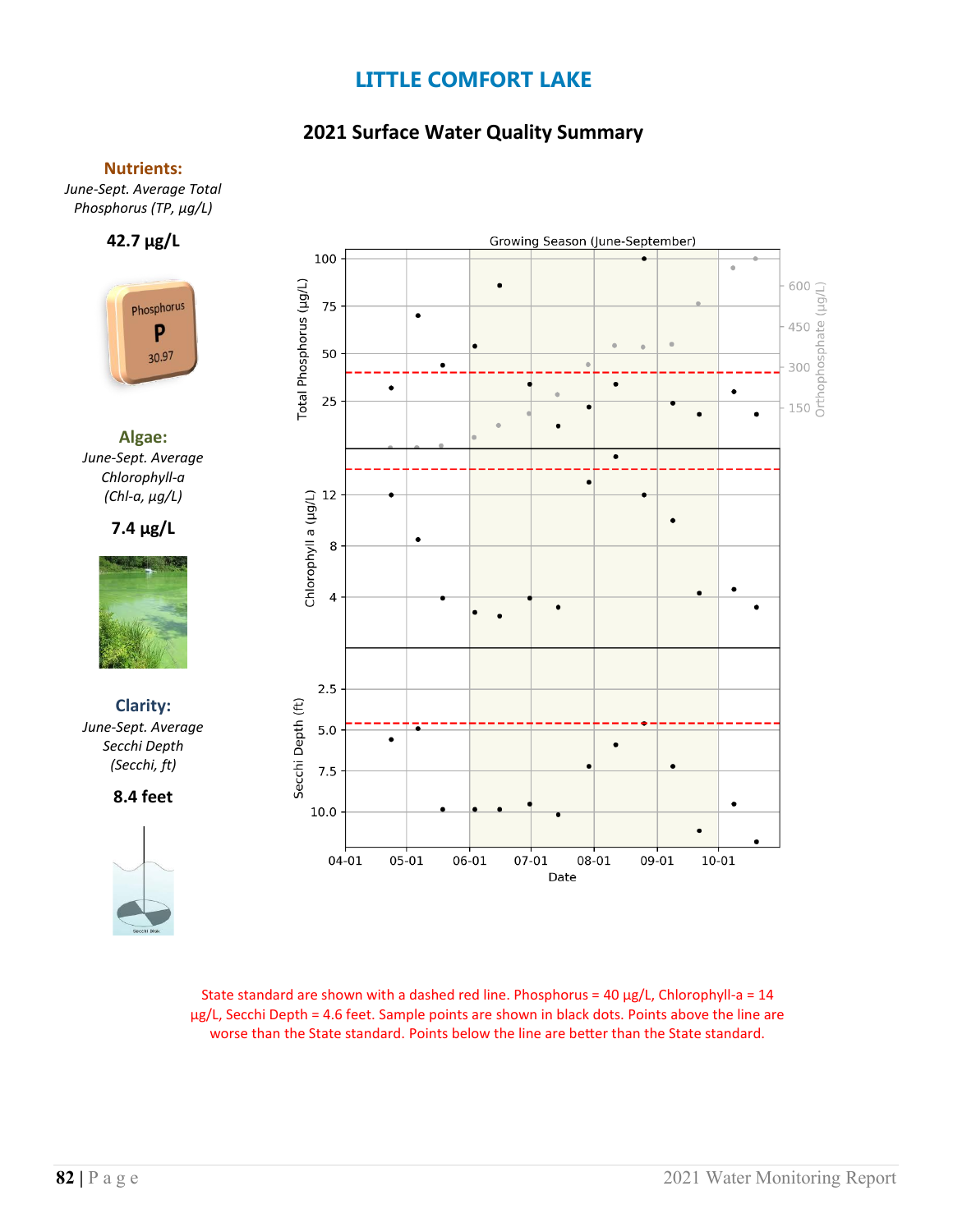### **Historical Water Quality Summary**

|                             | Phosphorus $(\mu g/L)$ | Chl-a $(\mu g/L)$ | Secchi (feet) |
|-----------------------------|------------------------|-------------------|---------------|
| <b>State Standard</b>       | < 40                   | < 14              | > 4.6         |
| 10-year Average (2012-2021) | 51.0                   | 20.0              | 5.0           |
| <b>2040 District Goal</b>   | $<$ 30                 | n/a               | > 7.0         |
| 5-year Average (2017-2021)  | 44.3                   | 18.5              | 5.2           |

#### **Nutrients:**

*June-Sept. Average Total Phosphorus (TP, µg/L)*



**Algae:** *June-Sept. Average Chlorophyll-a (Chl-a, µg/L)*



**Clarity:** *June-Sept. Average Secchi Depth (Secchi, ft)*





State standard are shown as the boundary between green and light blue. (Phosphorus = 40  $\mu$ g/L, Chlorophyll-a =  $14 \mu g/L$ , Secchi Depth =  $4.6$  feet. Growing season averages are shown as black points. Points in the green area are above the state standard. Points in the light blue area are better than the